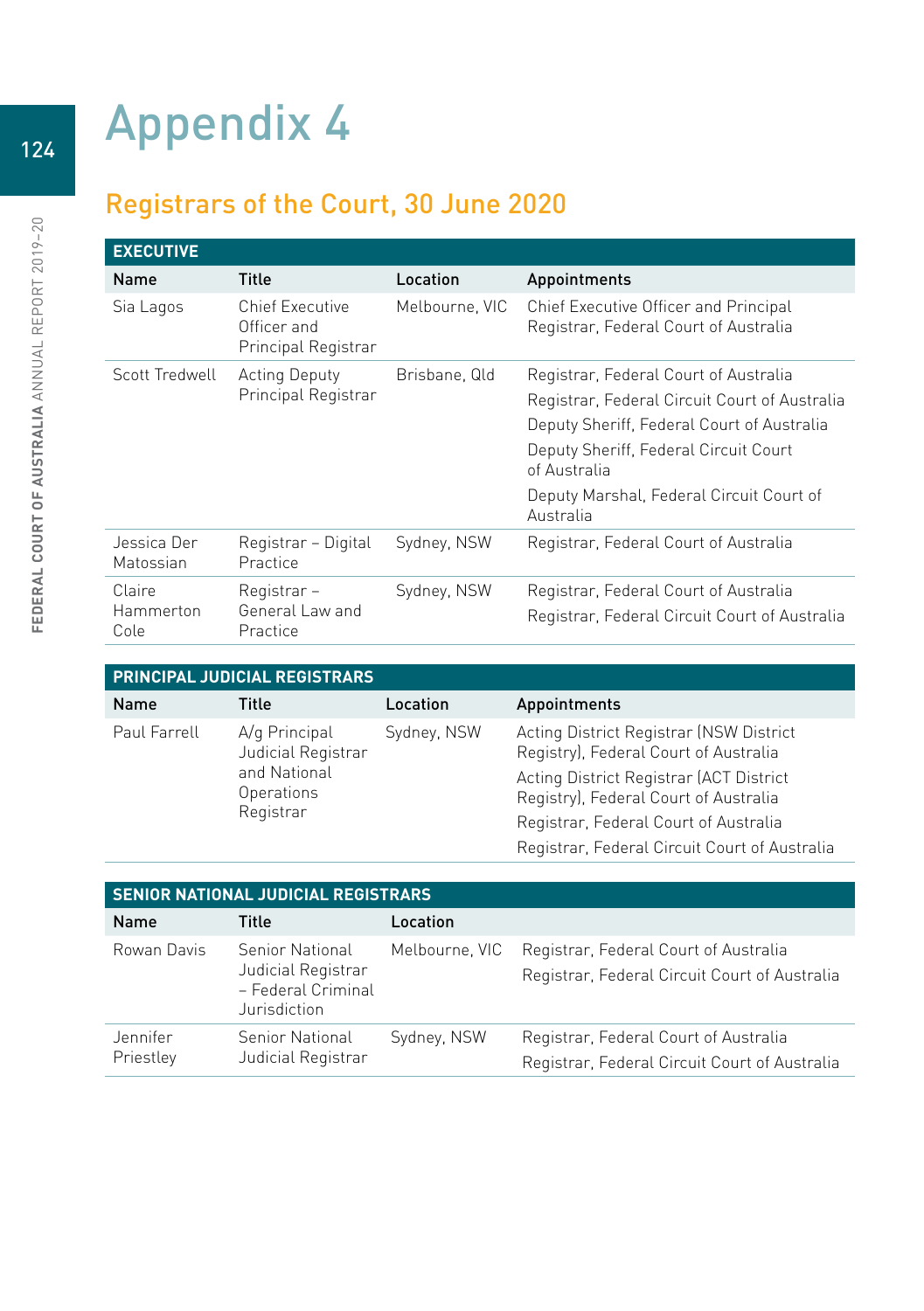| NATIONAL JUDICIAL REGISTRARS AND DISTRICT REGISTRARS |                                                          |                |                                                                           |
|------------------------------------------------------|----------------------------------------------------------|----------------|---------------------------------------------------------------------------|
| Name                                                 | Title                                                    | Location       | Appointments                                                              |
| Murray Belcher                                       | National Judicial<br>Registrar and                       | Brisbane, Qld  | District Registrar (Qld District Registry),<br>Federal Court of Australia |
|                                                      | District Registrar                                       |                | Registrar, Federal Circuit Court of Australia                             |
|                                                      |                                                          |                | Registrar, Copyright Tribunal of Australia                                |
|                                                      |                                                          |                | Deputy Registrar, Defence Force Discipline<br>Appeal Tribunal             |
| Nicola Colbran                                       | National Judicial<br>Registrar and                       | Adelaide, SA   | District Registrar (SA District Registry),<br>Federal Court of Australia  |
|                                                      | District Registrar                                       |                | District Registrar (NT District Registry),<br>Federal Court of Australia  |
|                                                      |                                                          |                | Registrar, Federal Circuit Court of Australia                             |
|                                                      |                                                          |                | Deputy Registrar, Australian Competition<br>Tribunal                      |
|                                                      |                                                          |                | Deputy Registrar, Defence Force Discipline<br>Appeal Tribunal             |
| Tim Luxton                                           | National Judicial<br>Registrar and<br>District Registrar | Melbourne, VIC | District Registrar (VIC District Registry),<br>Federal Court of Australia |
|                                                      |                                                          |                | Registrar, Federal Circuit Court of Australia                             |
|                                                      |                                                          |                | Registrar, Australian Competition Tribunal                                |
|                                                      |                                                          |                | Registrar, Defence Force Discipline<br>Appeal Tribunal                    |
| Russell Trott                                        | National Judicial<br>Registrar and<br>District Registrar | Perth, WA      | District Registrar (WA District Registry),<br>Federal Court of Australia  |
|                                                      |                                                          |                | Registrar, Federal Circuit Court of Australia                             |
|                                                      |                                                          |                | Deputy Registrar, Australian Competition<br>Tribunal                      |
|                                                      |                                                          |                | Deputy Registrar, Defence Force Discipline<br>Appeal Tribunal             |
| Susie Stone                                          | Judicial Registrar<br>and District<br>Registrar          | Hobart, TAS    | District Registrar (TAS District Registry),<br>Federal Court of Australia |
|                                                      |                                                          |                | Registrar, Federal Circuit Court of Australia                             |
|                                                      |                                                          |                | Deputy Registrar, Defence Force Discipline<br>Appeal Tribunal             |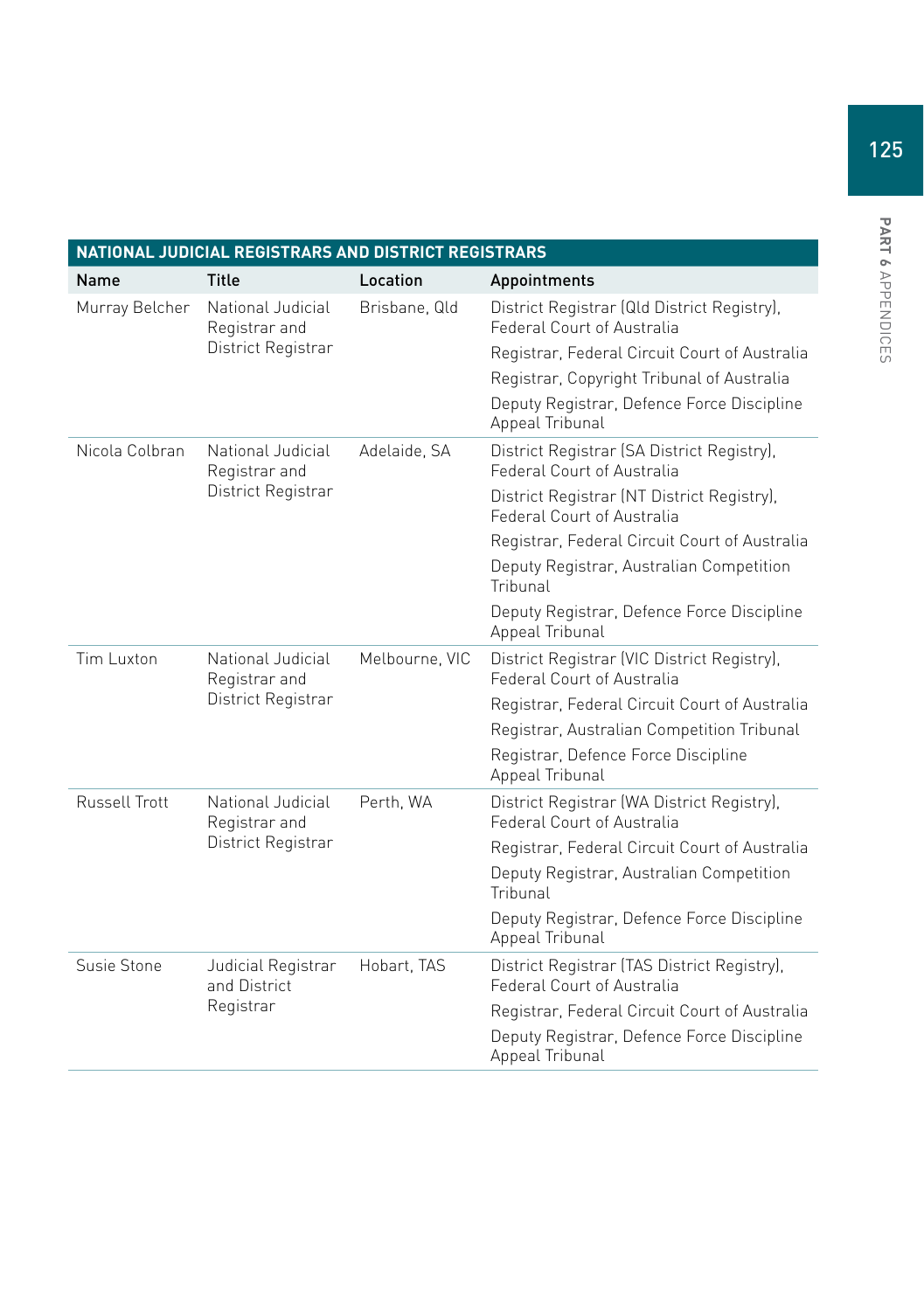| <b>NATIONAL JUDICIAL REGISTRARS</b> |                                                 |                |                                                               |  |
|-------------------------------------|-------------------------------------------------|----------------|---------------------------------------------------------------|--|
| Name                                | <b>Title</b>                                    | Location       | Appointments                                                  |  |
| Phillip Allaway                     | National Judicial<br>Registrar                  | Melbourne, VIC | Deputy District Registrar, Federal Court<br>of Australia      |  |
|                                     |                                                 |                | Registrar, Federal Circuit Court of Australia                 |  |
|                                     |                                                 |                | Deputy Registrar, Defence Force Discipline<br>Appeal Tribunal |  |
| Matthew                             | National Judicial                               | Perth, WA      | Registrar, Federal Court of Australia                         |  |
| Benter                              | Registrar                                       |                | Registrar, Federal Circuit Court of Australia                 |  |
| <b>Rupert Burns</b>                 | National Judicial<br>Registrar                  | Melbourne, VIC | Deputy District Registrar, Federal Court of<br>Australia      |  |
|                                     |                                                 |                | Registrar, Federal Circuit Court of Australia                 |  |
| Catherine                           | National Judicial<br>Registrar                  | Melbourne, VIC | Registrar, Federal Court of Australia                         |  |
| Forbes                              |                                                 |                | Registrar, Federal Circuit Court of Australia                 |  |
| Claire Gitsham                      | National Judicial<br>Registrar                  | Melbourne, VIC | Registrar, Federal Court of Australia                         |  |
|                                     |                                                 |                | Registrar, Federal Circuit Court of Australia                 |  |
| Susan                               | National Judicial                               | Sydney, NSW    | Registrar, Federal Court of Australia                         |  |
| O'Connor                            | Registrar                                       |                | Registrar, Federal Circuit Court of Australia                 |  |
| Katie Stride                        | National Judicial<br>Registrar-<br>Native Title | Brisbane, Qld  | Registrar, Federal Court of Australia                         |  |
|                                     |                                                 |                | Registrar, Federal Circuit Court of Australia                 |  |
| Tuan Van Le                         | National Judicial<br>Registrar                  | Melbourne, VIC | Registrar, Federal Court of Australia                         |  |
|                                     |                                                 |                | Registrar, Federal Circuit Court of Australia                 |  |
| David Ryan                          | National Judicial<br>Registrar                  | Melbourne, VIC | Deputy District Registrar, Federal Court<br>of Australia      |  |
|                                     |                                                 |                | Registrar, Federal Circuit Court of Australia                 |  |

| <b>JUDICIAL REGISTRARS</b> |                                      |                |                                                          |  |
|----------------------------|--------------------------------------|----------------|----------------------------------------------------------|--|
| Name                       | Title                                | Location       | Appointments                                             |  |
| Michael<br>Buckingham      | Judicial Registrar                   | Brisbane, Qld  | Deputy District Registrar, Federal Court<br>of Australia |  |
|                            |                                      |                | Registrar, Federal Circuit Court of Australia            |  |
| Elisabeth<br>Bunyan        | Judicial Registrar<br>- Native Title | Melbourne, VIC | Registrar, Federal Court of Australia                    |  |
| Suzanne<br>Carlton         | Judicial Registrar<br>- Migration    | Adelaide, SA   | Registrar, Federal Court of Australia                    |  |
|                            |                                      |                | Registrar, Federal Circuit Court of Australia            |  |
| James Cho                  | Judicial Registrar                   | Sydney, NSW    | Deputy District Registrar, Federal Court<br>of Australia |  |
|                            |                                      |                | Registrar, Federal Circuit Court of Australia            |  |
| Ann Daniel                 | Judicial Registrar<br>- Native Title | Perth, WA      | Registrar, Federal Court of Australia                    |  |
|                            |                                      |                | Registrar, Federal Circuit Court of Australia            |  |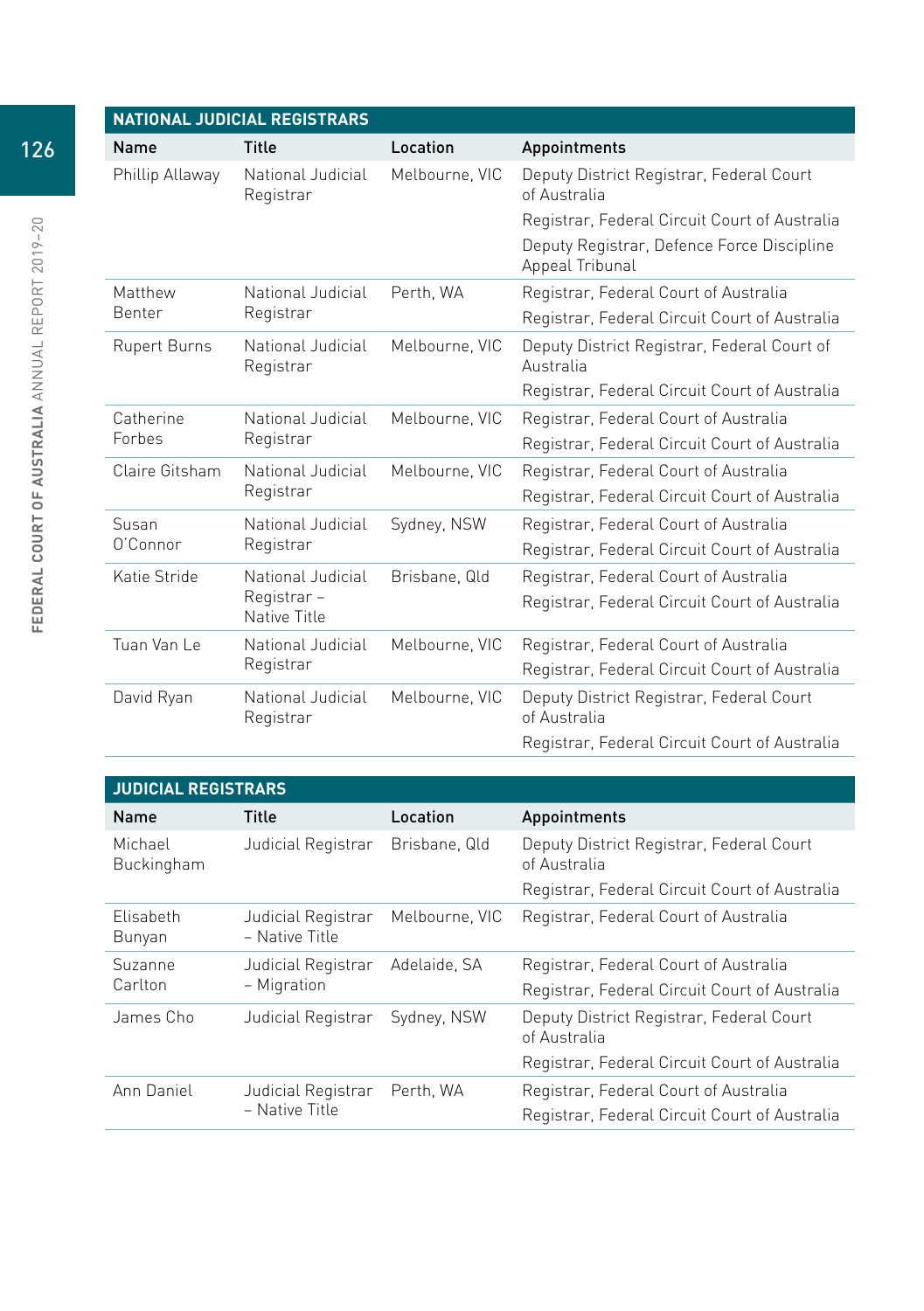| <b>JUDICIAL REGISTRARS</b> |                                                            |                |                                                                                        |
|----------------------------|------------------------------------------------------------|----------------|----------------------------------------------------------------------------------------|
| Name                       | Title                                                      | Location       | Appointments                                                                           |
| Alicia Ditton              | Judicial<br>Registrar-<br>Federal Criminal<br>Jurisdiction | Sydney, NSW    | Registrar, Federal Court of Australia<br>Registrar, Federal Circuit Court of Australia |
| Simon Grant                | Judicial Registrar<br>- Native Title                       | Brisbane, Qld  | Registrar, Federal Court of Australia                                                  |
| Simon Haag                 | Judicial Registrar<br>- Migration                          | Melbourne, VIC | Registrar, Federal Court of Australia<br>Registrar, Federal Circuit Court of Australia |
| Kim Lackenby               | Judicial Registrar                                         | Canberra, ACT  | Deputy District Registrar, Federal Court<br>of Australia                               |
|                            |                                                            |                | Registrar, Federal Circuit Court of Australia                                          |
|                            |                                                            |                | Deputy Registrar, Defence Force Discipline<br>Appeal Tribunal                          |
| Katie Lynch                | Judicial Registrar                                         | Brisbane, Qld  | Deputy District Registrar, Federal Court<br>of Australia                               |
|                            |                                                            |                | Registrar, Federal Circuit Court of Australia                                          |
|                            |                                                            |                | Deputy Registrar, Australian Competition<br>Tribunal                                   |
| Laurelea                   | Judicial Registrar                                         | Perth, WA      | Registrar, Federal Court of Australia                                                  |
| McGregor                   | - Native Title                                             |                | Registrar, Federal Circuit Court of Australia                                          |
| Thomas<br>Morgan           | Judicial Registrar                                         | Sydney, NSW    | Deputy District Registrar, Federal Court<br>of Australia                               |
|                            |                                                            |                | Registrar, Federal Circuit Court of Australia                                          |
| Chuan Ng                   | Judicial Registrar                                         | Sydney, NSW    | Deputy District Registrar, Federal Court<br>of Australia                               |
|                            |                                                            |                | Registrar, Federal Circuit Court of Australia                                          |
|                            |                                                            |                | Deputy Registrar, Supreme Court of Norfolk<br>Island                                   |
|                            |                                                            |                | Deputy Sheriff, Federal Court of Australia                                             |
| Nicholas<br>Parkyn         | Judicial Registrar                                         | Adelaide, SA   | Deputy District Registrar, Federal Court<br>of Australia                               |
|                            |                                                            |                | Registrar, Federal Circuit Court of Australia                                          |
| Geoffrey Segal             | Judicial Registrar                                         | Sydney, NSW    | Deputy District Registrar, Federal Court<br>of Australia                               |
|                            |                                                            |                | Registrar, Federal Circuit Court of Australia                                          |
|                            |                                                            |                | Deputy Registrar, Australian Competition<br>Tribunal                                   |

Appendices